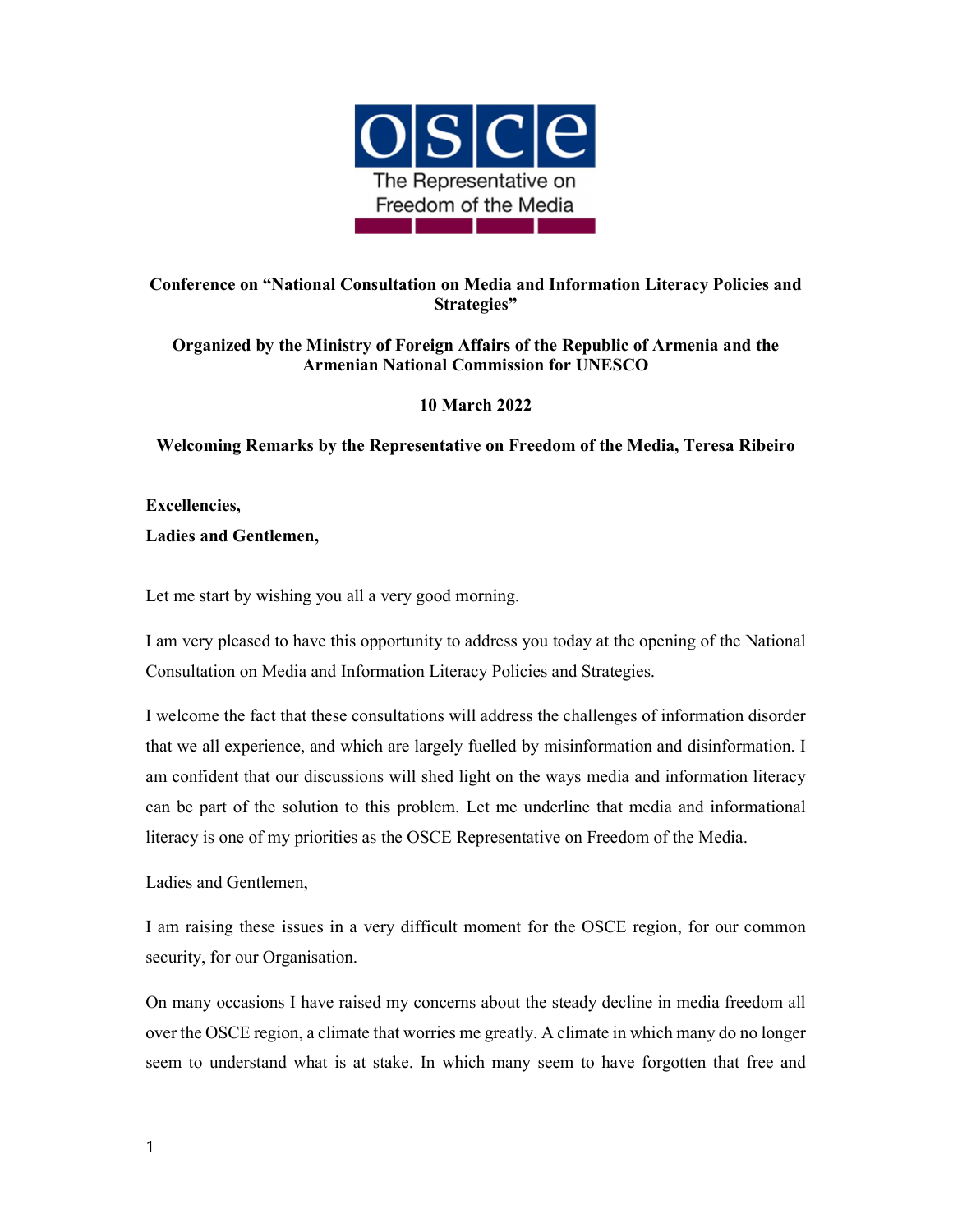independent media are one of the core pillars of our democracies and one of the conditions for its progress and development – and thus a precondition for a better life for all of us.

Across the OSCE region and the entire globe, journalists are arbitrarily prosecuted and imprisoned – lately also – under the pretext of measures to contain the spread of the coronavirus, or hate speech or simply fake news.

We can also observe an increasing distrust against media and a growing anti-media sentiment, which in itself has various root causes. It is fueled by populist and authoritarian tendencies and further exacerbated when political leaders and public officials intimidate, threaten, condone or fail to condemn violence against journalists. But it is also a result of the immense spread of misinformation and disinformation online, which has been further exacerbated in the past two years by the ongoing pandemic.

Especially in social media, disinformation that mimic journalism have become a profitable business for some less scrupulous actors. They influence public opinion and undermine trust in quality media. Lies and disinformation can fuel anger and hatred, also towards journalists that aim to report the truth. In this way, journalists may become targets of attacks, including physical threats. This is a prime example of disinformation destroying public order – we observe this phenomenon across the OSCE space.

Together with these challenges, we witness a decline of online safety, namely regarding women journalists, with a severe impact on diversity and pluralism, with a growing number of women leaving their profession because of the threats they face on a daily basis.

"There is no security without free media". This is the slogan we selected for the 25 year anniversary of the RFOM Mandate. The tragic events unfolding before our eyes confirm this thesis. Disinformation is one of the current threats to security in our OSCE region. As disinformation can fuel conflicts, erode social cohesion and weaken our democratic systems.

So what is the solution?

There are several ways of addressing the issue of disinformation.

Let me briefly focus on a few of them.

One can engage in wholesale banning and blocking sources of alleged disinformation. This may in itself have a chilling effect on public discussion and lower the level of public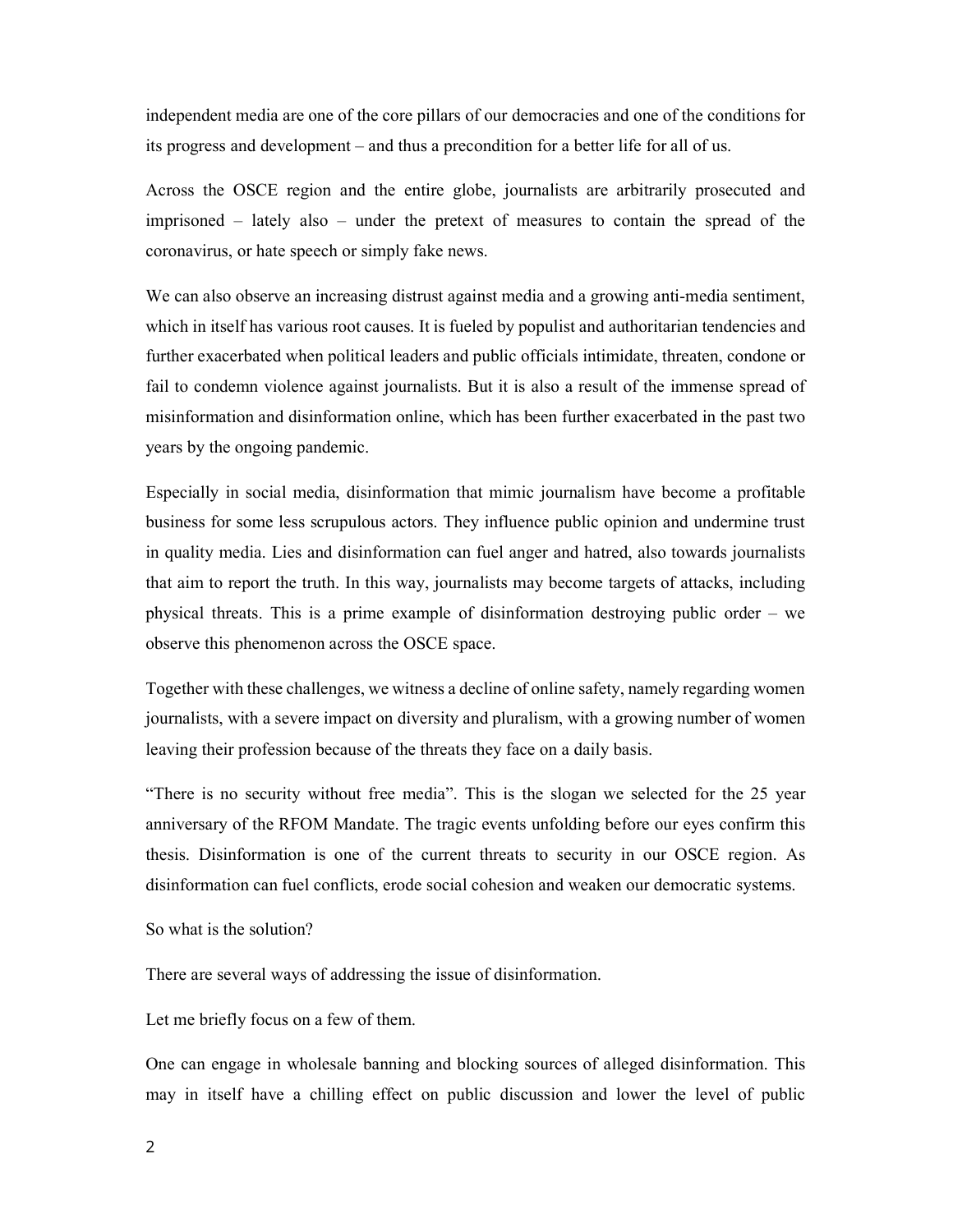engagement. And the current technologies often allow for circumventing such measures. The OSCE principles and established international practice allow for blocking and banning in exceptional circumstances, which are spelled out in international law, namely Art. 19 and 20 of the ICCPR. It is paramount that we strike the right balance and that, when fighting disinformation, we foster the free flow of and access to information.

Media self-regulation, including media ombudsmen, media councils and codes of practice, are another way of protecting the public against disinformation. It requires a high level of cooperation and also trust among media actors. It is highly effective, when these conditions are fulfilled. My Office promotes this approach by supporting such an enabling environment for media self-regulation. Respect for truth and verification of reports of facts represent a fundamental principle of the journalists' work. Journalists strive for the truth, often at a great cost. The phenomenon of false news seeks to undermine the core of the profession and its raison d'être.

Our event today is devoted to the third approach, which engages the audience of the media, the general public: media and information literacy. Media literacy may well be the most resourceintensive and still the most sustainable and in the long run the most effective way of building resilience against disinformation.

We therefore recognise that media literacy should also include media freedom literacy – an awareness of the right to information, of the importance of freedom of the media in society. If the consumers of media are aware of the principles of professional journalism, they themselves will be able to hold media accountable for the quality of information. This is what is sometimes called "crowd self-regulation". This approach can be extremely powerful in upholding international standards on freedom of expression with long-lasting effects as deeply rooted in the society as a whole.

I have often stressed the need for governments to promote media and digital literacy, including by engaging with media outlets, civil society and other stakeholders. In my recently published Policy Manual: Spotlight on Artificial Intelligence and Freedom of Expression I call on the OSCE participating States to establish sustainable media and digital literacy programmes for all societal groups. I recommend that a national media literacy programme needs to engage a